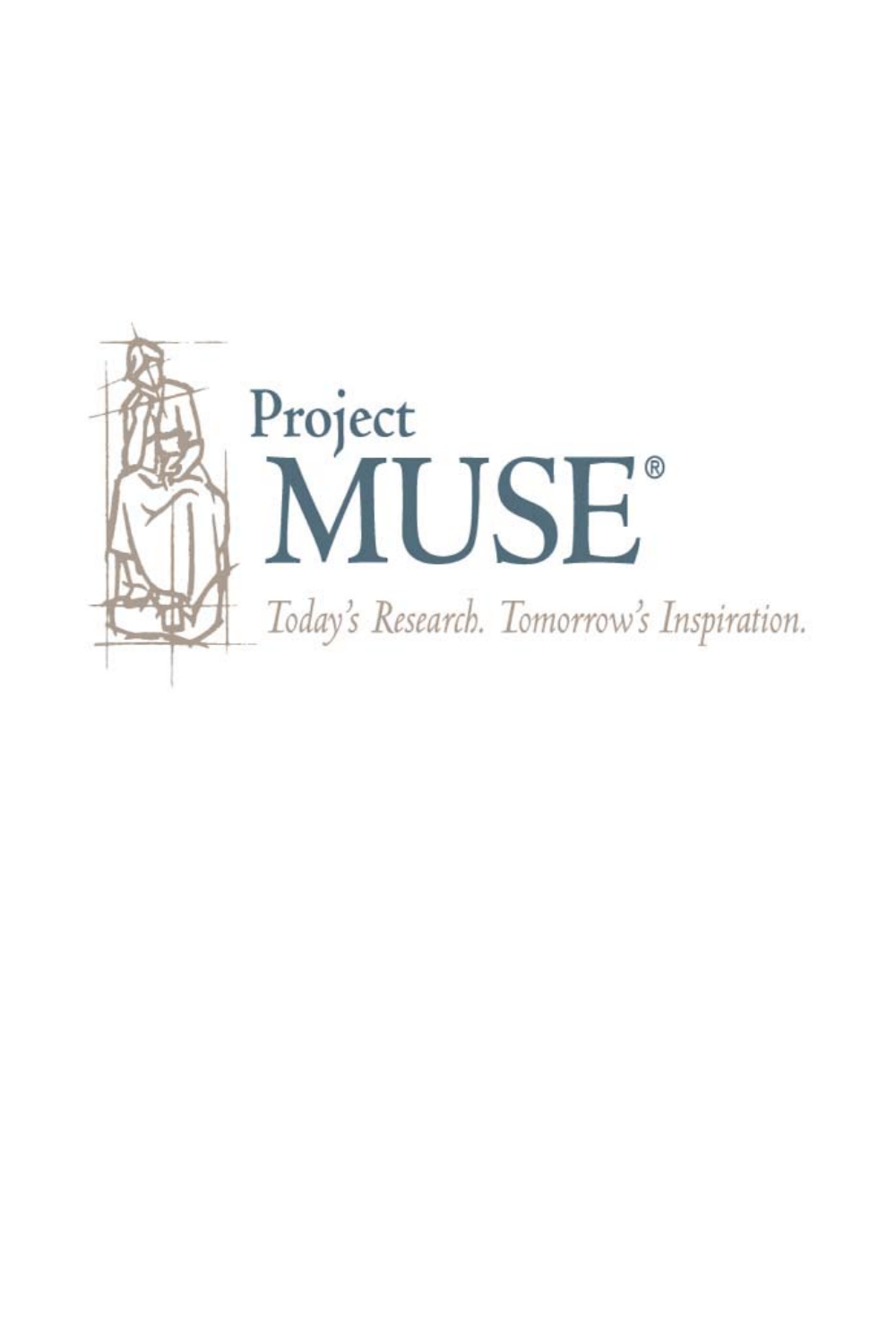# **Refugee Theatre: Melodrama and Modernity's Loss**

## **Matthew S. Buckley**

Melodrama has never been given its proper place; its birth dates from *Coelina*. —Charles Nodier (1843)1

Melodrama seems from the start to have been a genre bound intimately to exile. Its heroes and heroines, its suffering children, lost mothers, and despairing fathers, even its monstrous villains, are all exiles—actors somehow swept away from their proper place, their right and natural home and family. I began with a desire to speak to this foundational obsession—to look more closely at how and why melodrama so firmly attached itself to experiences of dislocation and displacement, loss and fracture, and to think about what this refugee theatre might tell us of the formation of modern drama, and of the broader history of drama in modernity.

However, as I pursued the topic, my attention was drawn to an even more striking phenomenon than that of melodrama's fixation on exile: namely, the exile of melodrama itself from the history of modern drama and, in large part, from the history of modern culture. That exile was remarkably swift and violent, charged with emotion, prolonged long after any conceivable justification for it had been exhausted—no less

*Matthew S. Buckley is an associate professor in the Department of English at Rutgers University, New Brunswick. His publications include* Tragedy Walks the Streets: The French Revolution and the Emergence of Modern Drama*, as well as articles in* Studies in Romanticism and Victorian Studies*. He is currently completing books on theatre and visual culture between 1580 and 1880, and on the development of early melodramatic form.*

I would like to thank Carolyn Williams, Elin Diamond, Martin Puchner, Matthew Smith, Laurence Senelick, and Bruce McConachie for their feedback on earlier versions of this work, and David Saltz, Robert Kowkabany, and the editorial staff of *Theatre Journal* for their encouragement and assistance in its development for publication. This essay is an expanded and annotated version of a paper delivered at the conference of the American Society for Theatre Research in November 2008. As the aim of that paper was to stimulate new ideas and questions about melodrama, its place in modern drama, and its role in modern culture, my talk was general and speculative, and its use of examples suggestive rather than definitive. As the aim of this essay is the same, I have preserved the primary text of that talk as much as possible, with every expectation—or rather every hope—that its shortcomings and vagaries, if now more glaring, might prove useful to current thought and debate. Significant changes are few: I have adapted the opening, appended a few notes, and added one brief reading to illustrate the argument.

<sup>1</sup> Charles Nodier, introduction to *Théâtre Choisi*, by Guilbert de Pixérécourt (1843; reprint, Geneva: Slatkin Reprints, 1971), 1:ii. For convenience, I quote from Daniel Gerould's useful translation of Nodier's seminal text, which appears, with translations of additional commentaries by Pixérécourt, in Daniel Gerould and Marvin Carlson, eds., *Pixérécourt: Four Melodramas* (New York: Martin E. Segal Theatre Collection Publications, 2002).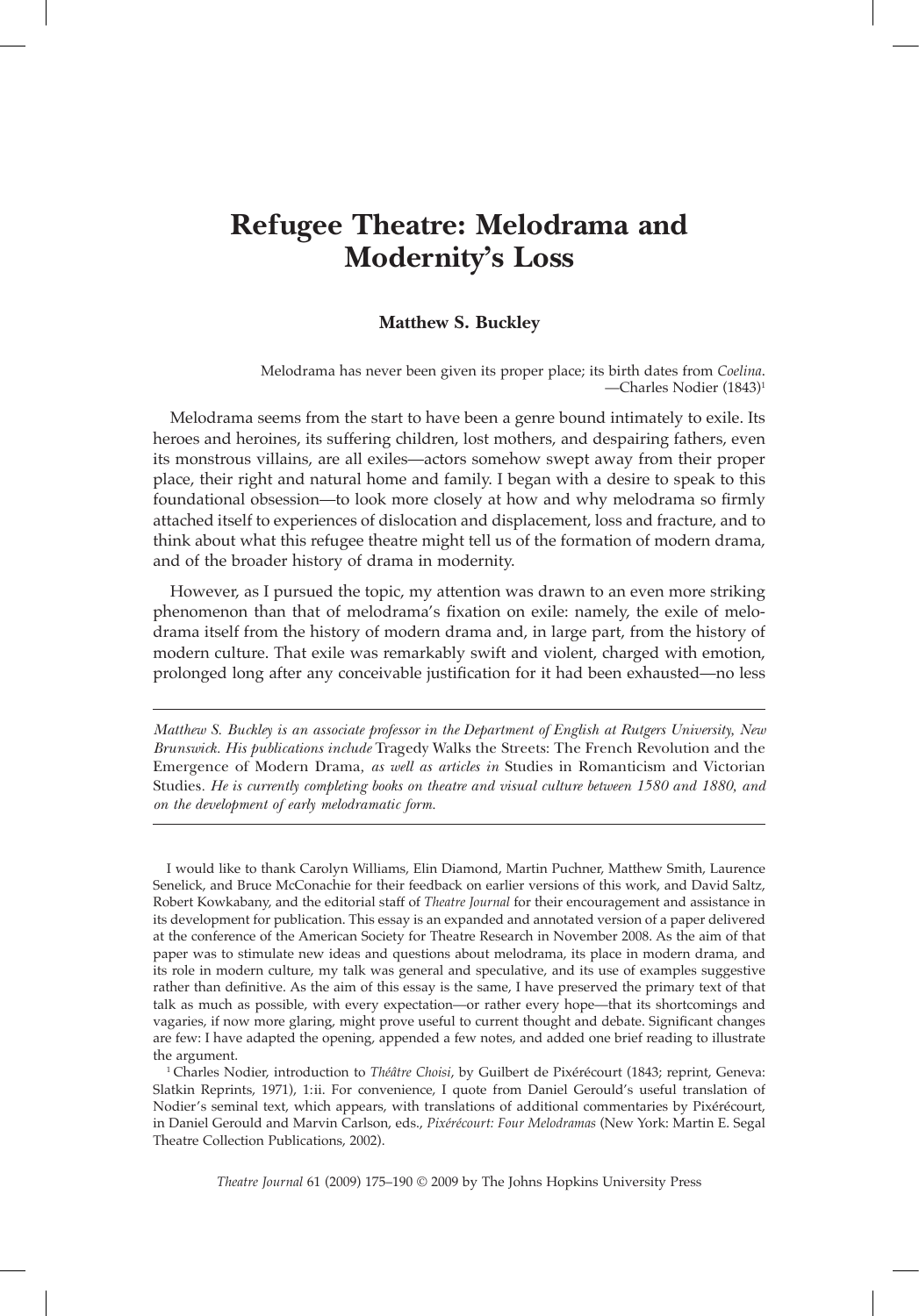astonishing in its way than any melodramatic exile. If, like most, we follow Nodier's ardent cue and take Guilbert de Pixérécourt's staunchly moralistic *Coelina*—a sensational success of 1800—to be the foundational model of the form, there seems little reason for legitimate culture to have done anything but embrace melodrama, and at first that is just what seems to have happened. As Nodier and Pixérécourt both argued, the new genre aimed not to derogate the drama but to elevate and restore it as an art that would instill virtue and decency in a population reeling from the bloodshed of the French Revolution, and the new form's essential conservatism and commitment to order and morality were recognized immediately by Pixérécourt's critics.<sup>2</sup> Yet within ten years, critical evaluation of the genre had become marked by an extraordinary level of hostility, and within twenty—at the very moment when its popularity made it into a dominant form—melodrama had become Exhibit A in the degenerate decline of the drama. By the 1830s, this first new genre of the century, despite its breathtaking success, was deemed a vulgarity fit only for the ignorant and illiterate. Pixérécourt himself, writing in 1843 at the end of his career, indicted the romantic melodrama that stood as his drama's obvious progeny as a "filthy and obscene genre," "evil, dangerous, and immoral," "devoid of interest or truth."3 For almost the next century and a half the form was, as Allardyce Nicoll aptly put it, "despised and neglected" by critics and scholars of the drama, a genre worthy of notice only as the idiotic foil to modern drama's development of a new, legitimate art.<sup>4</sup>

## **Melodramatic Redemption**

In the last few decades that evaluation has been dramatically reversed, as critical interest in popular and mass culture has turned to melodrama as a central element of modern narrative culture, finding in it an essential mode of consciousness in the post-sacred world; a core rhetoric of emergent mass discourses of community and identity; a foundational aesthetic in the development of the novel, film, and television; a dominant language in the modern conduct of public life and politics; and a shaping force in the creation of modern conceptions of family, gender, race, and nation. No longer exiled from cultural history, melodrama seems now central to it, an essential thread in the warp and weave of global modernity.<sup>5</sup>

<sup>2</sup> Nodier, introduction, i–xvi; Guilbert de Pixérécourt, "Melodrama" (1832) and "Final Reflections on Melodrama" (1843), trans. Daniel Gerould, in Gerould and Carlson, *Pixérécourt*, 310–18, esp. 313–14. For critical reactions to *Coelina*, see Pixérécourt*, Théâtre Choisi*, 9–11.

<sup>3</sup> Pixérécourt, "Final Reflections," 318.

<sup>4</sup> Allardyce Nicoll, *A History of English Drama, 1660–1900*, 2nd ed., vol. 4: *Early Nineteenth-Century Drama, 1800–1850* (Cambridge: Cambridge University Press, 1955), 100*.* On the trajectory and contexts of this derogation and expulsion, see Jane Moody, "The Disintegration of Legitimate Theatre," in *Illegitimate Theatre in London, 1770–1840* (Cambridge: Cambridge University Press, 2000), 48–78; and Jacky Bratton, *New Readings in Theatre History*, Theatre and Performance Theory (Cambridge: Cambridge University Press, 2003).

<sup>5</sup> I cannot offer a comprehensive bibliography of scholarship that illustrates these general perspectives and the trend they define, but it is possible to point out some landmarks and examples. For the most influential description of melodrama as a post-sacred mode of consciousness, see Peter Brooks, *The Melodramatic Imagination: Balzac, Henry James, Melodrama, and the Mode of Excess* (New York: Columbia University Press, 1985). For treatment of it as a core rhetoric of community and identity in early mass culture, see Elaine Hadley's excellent *Melodramatic Tactics: Theatricalized Dissent in the English Marketplace, 1800–1885* (Stanford, CA: Stanford University Press, 1995), as well as the now substantial body of work on melodrama and American popular culture, especially David Grimsted, *Melodrama Unveiled: American Theatre and Culture, 1800–1850* (Chicago: University of Chicago Press, 1968); Jeffrey D. Mason, *Melo-*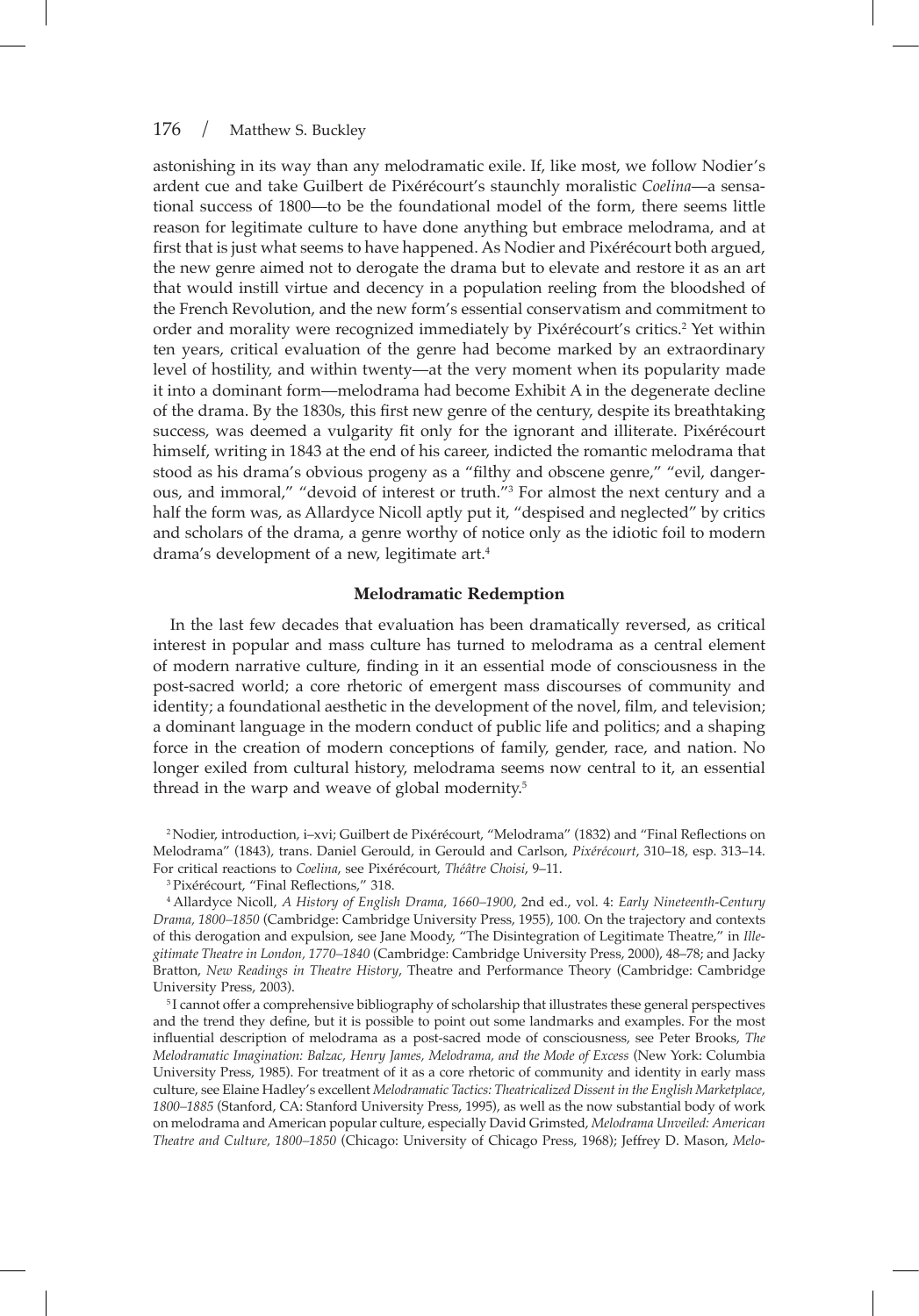Yet, if the process of melodrama's exile and redemption seems astonishing, the questions implied by this revised view are unsettling. If melodrama has informed the modern imagination in such pervasive and fundamental ways, then how far does its influence extend, and to what effect? To what degree have we been conditioned—are we still conditioned—by its peculiar way of seeing, enmeshed in its imaginary view of the world? Perhaps more importantly, how and why did it gain such influence, and why has it taken so long for scholars to recognize its role? The potential extent of the problem is evident not least in the way recent scholarship has come to melodramatize the story of melodrama itself. As Ben Singer has noted, melodrama's critical history now resembles "the scenario of a classic melodrama, [in which] the long-abused victim finally experience[s] a sudden, unexpected twist of fate." Such a characterization fits well the general tenor of revisionist studies, which, even as they argue persuasively for a stronger recognition of melodrama's influence on the cultural imagination, present the form's recuperation as the rightful restoration of an innocent drama sheltered in the homes of the poor, exiled to the margins by an evil band of elitist villains.<sup>6</sup>

*drama and the Myth of America* (Bloomington: Indiana University Press, 1993); and Bruce McConachie's exemplary *Melodramatic Formations: American Theatre and Society, 1820–1870*, Studies in Theatre History and Culture (Iowa City: University of Iowa Press, 1992). For representative studies of melodrama's role in the aesthetic development of the novel, film, and television, a field now very well-developed, see, in addition to Brooks, Ben Brewster and Lea Jacobs, *Theatre to Cinema: Stage Pictorialism and the Early Feature Film* (Oxford: Oxford University Press, 1997); Christine Gledhill, ed., *Home Is Where the Heart Is: Studies in Melodrama in the Women's Film* (London: British Film Institute, 1987); Marcia Landy, ed., *Imitations of Life: A Reader in Film and Television Melodrama* (Detroit: Wayne State University Press, 1991); and Ben Singer's outstanding *Melodrama and Modernity: Early Sensational Cinema and Its Contexts* (New York: Columbia University Press, 2001). For melodrama's role as a language of public and political life, see, in addition to Hadley, Mason, and McConachie, Linda Williams, *Playing the Race Card: Melodramas of Black and White from Uncle Tom to O. J. Simpson* (Princeton, NJ: Princeton University Press, 2001). For exemplary studies of melodrama as a shaping force in the ideologies of family, gender, race, and nation, see, in addition to Mason, McConachie, and Williams, Martha Vicinus's influential "'Helpless and Unfriended': Nineteenth-Century Domestic Melodrama," *New Literary History* 13 (1981): 127–43; and Gabrielle Hyslop's equally important "Deviant and Dangerous Behaviour: Women in Melodrama," *Journal of Popular Culture* 19 (1985): 65–77. For interesting examples of scholarship exploring melodrama in global contexts, see Louise McReynolds and Joan Neuberger, *Imitations of Life: Two Centuries of Melodrama in Russia* (Durham, NC: Duke University Press, 2002); and Kathleen McHugh and Nancy Abelmann, *South Korean Golden Age Melodrama: Gender, Genre, and National Cinema* (Detroit: Wayne State University Press, 2005). On the topic of melodrama and modernity, see Singer, who provides both an excellent review and discussion of modern melodrama scholarship, a fuller bibliography of the extensive scholarship on film melodrama, and a groundbreaking theorization of melodrama and its place in late nineteenth- and early twentieth-century modernity. A number of recent collections of essays explore multiple facets of these perspectives and provide a good sense of the impressive growth and development of the field, including Jacky Bratton and Jim Cook, eds., *Melodrama: Stage, Picture, Screen* (London: British Film Institute, 1994); Michael Hays and Anatasia Nikolopoulou, eds., *Melodrama: The Cultural Emergence of a Genre* (London: Macmillan, 1999); and John Mercer and Martin Shingler, eds., *Melodrama: Genre, Style, Sensibility* (London: Wallflower Press, 2004). I have not included studies of melodrama that are not in English nor those primarily concerned with topics other than melodrama itself, but a few especially significant contributions that bear on the early history of melodrama that I discuss here include Bratton's invaluable *New Readings*; Tracy Davis's essential study of *The Economics of the British Stage, 1800–1914* (Cambridge: Cambridge University Press, 2000); Martin Meisel's now immensely influential *Realizations: Narrative, Pictorial, and Theatrical Arts in Nineteenth-Century England*  (Princeton, NJ: Princeton University Press, 1983); Moody's paradigmatic *Illegitimate Theatre*; and Judith Walkowitz, *City of Dreadful Delight: Narratives of Sexual Danger in Late-Victorian London* (Chicago: University of Chicago Press, 1992).

<sup>6</sup> Singer, *Melodrama and Modernity*, 3. Like Singer, I do not intend to suggest that these recuperative projects are unwarranted or unpersuasive. Such revisionist accounts, it is worth pointing out,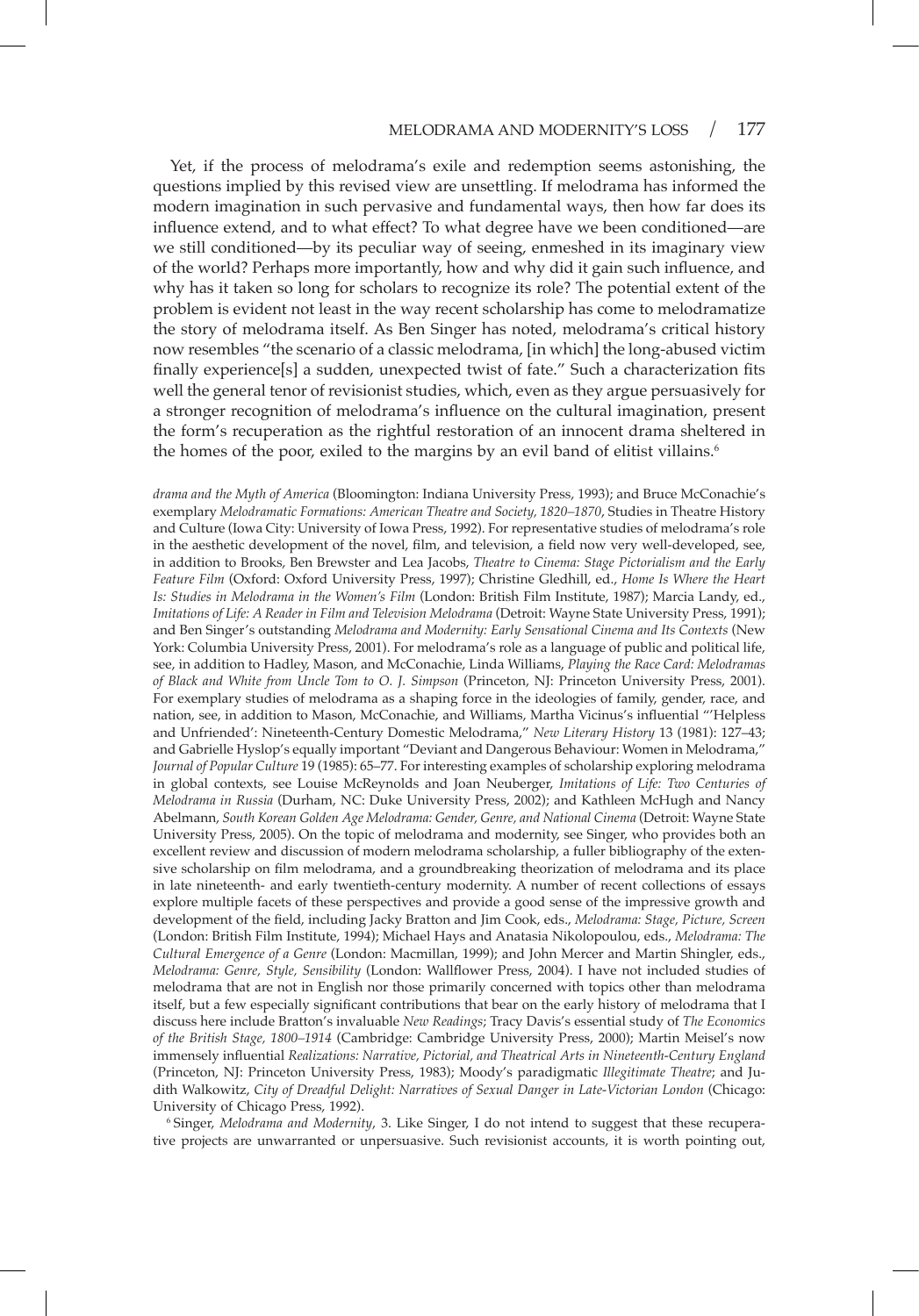The distortions involved in such a perspective are evident not least in the manner by which scholarship seems to cling to melodramatic illusions about melodrama itself in the multitude of ways in which the genre's cultural history is still naturalized, its formal development still obscured and displaced, its social character and impact presented so as to fit the needs of a defensive criticism. Such tendencies are apparent in the way some scholars continue to assume that melodrama's basic aesthetic emerged fully formed and remained essentially static; that its narrative structures, characters, devices, and techniques were merely innocent and obvious conventions—neutral, interchangeable templates through which popular consciousness found varied articulation; that its individual works form an undifferentiated mass of ephemera expressive of nothing more significant than the faddish, commodified interests of a voracious and distracted mass audience. Such assumptions underlie the marked critical proclivities to treat melodrama not as a specific historical genre but as a transitive modern mode; to focus not on melodrama's primary existence as a theatrical form but its secondary existence in novels, film, television, and cultural discourses; and to interrogate melodrama's later history and limits rather than its origins and formative dynamic.<sup>7</sup> It is a telling, incredible thing to note that four decades after Peter Brooks's persuasive case for melodrama's centrality in the modern cultural imagination, the best formal history of theatrical melodrama remains, as Jane Moody has pointed out, Michael Booth's *English Melodrama*—a work published half a century ago.8

The problem with such tendencies is not simply a question of focus: rather, they bespeak what seems a widespread disinclination to confront directly melodrama's historical particularity, contingency, and impact, reinforcing instead a misleading sense of its givenness as a modern way of thinking and representing, of its epiphenomenal neutrality as a natural reflection of modern culture—and of the genre itself as a product and mimetic imitation of modern consciousness rather than an active and powerful force upon it.9 If we are to understand melodrama in history, and not

participate in larger efforts to contest and revise Romantic and modernist constructions of literary and cultural history, and the tendency to present melodrama's critical history in such polarized terms is due not least to the oppositional tensions that have until very recently characterized those efforts. One distortion involved in such tendencies (though not noted) is a consequent derogation of earlier critical evaluation to that position of reductive revilement into which such work placed melodrama itself. For a useful example of the problem, see Bratton's discussion of "The Melodramatic 'Decline of the Drama,'" in *New Readings*, 12–16.

<sup>7</sup> The latter two tendencies are illustrated best by the development of the field and indicated by the works cited in footnote 5. The tendency to treat melodrama as a mode goes back at least to Brooks, though it emerges logically from Robert Heilman's *Tragedy and Melodrama: Versions of Experience* (Seattle: University of Washington Press, 1968) and Eric Bentley's *Life of the Drama* (New York: Atheneum, 1964), and becomes more marked in the ensuing decades. Hadley (*Melodramatic Tactics*) and Williams (*Playing the Race Card*) adopt similar perspectives, and Singer (*Melodrama and Modernity*, 6) draws attention to the extremity such views could reach by quoting Russell Merritt's claim that "melodrama as a coherent dramatic category never existed." See Merritt, "Melodrama: Post-Mortem for a Phantom Genre," *Wide Angle* 5, no. 3 (1983): 24–31. Yet even Singer, despite arguing that "it is important for us to try to delineate melodrama as a genre" if we are to understand "its specific historical manifestations and variations, and so that our conception of melodrama lines up, at least roughly, with that assumed in historical discourses that we wish to analyze," falls back for his own analysis on a "middle-ground" conception of melodrama as a "cluster concept [that involves] different combinations of . . . key constitutive elements" (*Melodrama and Modernity*, 7).

<sup>8</sup> Moody, *Illegitimate Theatre*, 8n18.

<sup>9</sup> Even Singer, whose work pursues so well melodrama's deep imbrication in modern experience, opens his study by "situating melodrama . . . as a product and a reflection of modernity—of modernity's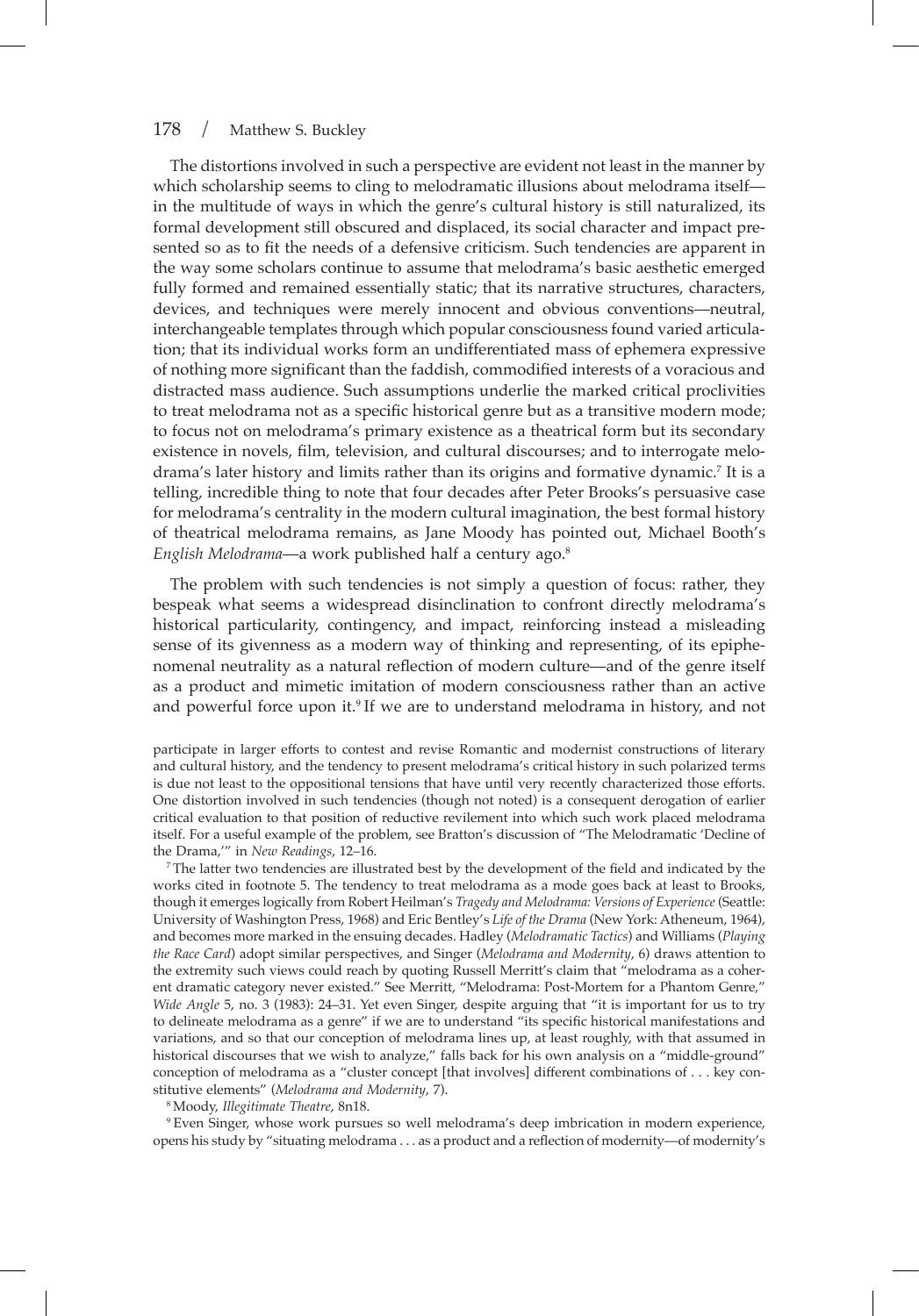merely re-imagine history as melodrama, it seems necessary to resist and even reverse these inclinations: to interrogate how melodrama came into being, how it functioned and gained aesthetic force, and how it engaged with, and shaped, the production of modern culture and consciousness.

Critical treatments of melodrama's initial development often emphasize the indeterminacy of its early formal history, variously noting its many continuities with gothic drama, with the popular drama of the boulevard, and the spectacular theatre of late eighteenth-century Britain; calling attention to Rousseau's original use of the term decades before Pixérécourt; and suggesting that the latter's foundational work may be recognized less as a striking novelty than as a skillful combination of pre-existing elements.10 Yet, if the formal conditions for melodrama seem to have been in place by the 1790s at the latest, the cultural conditions for its creation and sudden growth were realized, as Nodier argued from the outset, only by the specific, sustained experience of the French revolutionary decade, and it is in the context of that experience that the particular historical logic of melodramatic form, and the specific manner in which it participated in the formation of modern consciousness, first become evident.

#### **Revolution and Trauma**

Many scholars of melodrama, following the lead of Peter Brooks, have drawn attention to one basic attribute of the French revolutionary decade's shared experience: namely, its violent disenchantment with the world and its inauguration of a post-sacred sense of the order and structure of reality. However, the revolutionary experience was distinguished not merely by the enormous, terrifying magnitude of that crisis and collapse of belief, but also by its horrifying shape and character and its astonishing development over time. Rather than taking place as one great and awful cataclysm, the Revolution unfolded in real time—and over a very long time—as an almost unbearable series of unexpected and uncontrollable political and social conflicts, each seeming to mark a logical endpoint, each leading, within months, weeks, or even days, to a previously unthinkable collapse, the whole tracing a grinding, slipping, irresistible movement from scandal and crisis to conflict, collapse, violence, war, and finally terror. Rather than bringing into being its proffered vision of utopian political community, the Revolution followed, for contemporaries, a relentless, agonizing, accelerating course of disenchantment, undercutting with increasing, inexorable force a whole sequence of efforts, each a bit more desperate, a bit more absolute, to re-imagine and re-establish national and communal identity, and consuming in the process the force and legitimacy of virtually all prior and traditional models of collective unity. The Revolution's fatalities and dislocations were shocking, to be sure, but more frightening and horrific were the ways revolutionary events unexpectedly and relentlessly undermined, seemingly dissolved, the very bases of social structure: fracturing kinship systems, rendering obsolete the performative rituals of civil society, and engendering, finally, a widespread loss of belief in the efficacy of language itself as an instrument of truth. Its aftermath was marked by political disillusionment on all sides, and it produced, most directly, not a widespread sense of newfound freedom, but a terrible sense of loss and widely

experiential qualities, its ideological fluctuations, its cultural anxieties, its intertextual cross-currents, its social demographics, and its commercial practices"; see Singer, *Melodrama and Modernity*, 1.<br><sup>10</sup> The best concise version of this familiar narrative is still that offered by Michael Booth in *English* 

*Melodrama* (London: Herbert Jenkins, 1965), 40–47.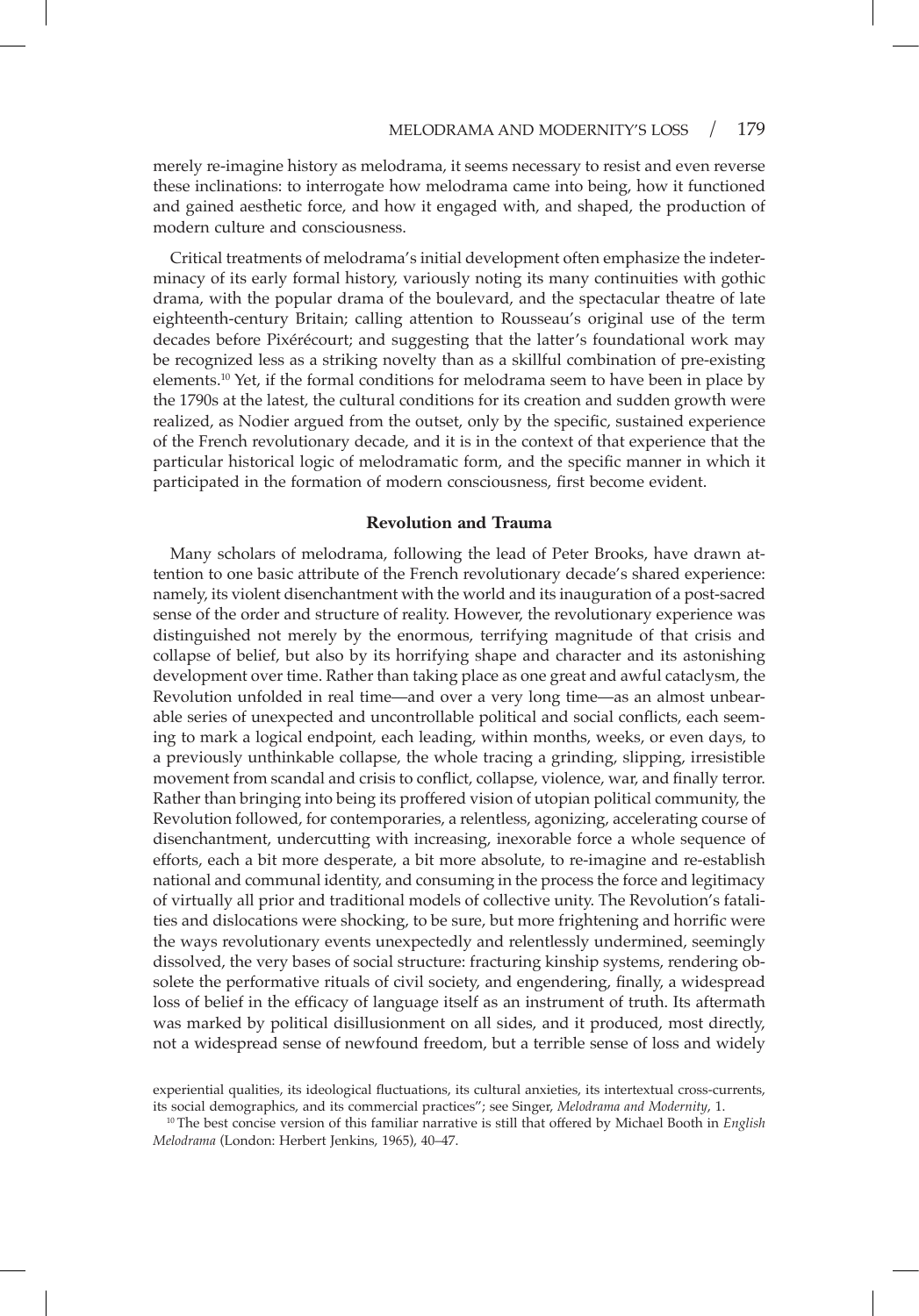shared, complicated feelings of anger, guilt, and complicity. This extended trauma was not experienced equally everywhere, but it was certainly felt with unprecedented immediacy by all—its force magnified by immensely expanded powers of communication, spectacular display, and martial violence, its actions rendered all the more vivid by their invocation of theatrical and dramatic models of representation.<sup>11</sup> Like the events of September 11, the cataclysms of the Revolution were broadcast to a rapt audience drawn ever closer by the increasingly dramatic progression of events, and haunted afterward by the guilt of having witnessed, helplessly, the devolution of noble struggle into a seemingly unstoppable wave of retributive violence and mass execution.

Such a close description of the Revolution is useful not only because it reminds us of the traumatized condition of melodrama's first audiences, but also because it makes more evident the degree to which the melodramas of the nineteenth century's first decades invoked and played upon the particular patterns, typical events, and exemplary situations of this extended traumatic experience. The archetypal characters of those early works—the orphan, the mute witness to crime, the dispossessed heir, the exiled aristocratic villain, the suffering young woman seeking the solace of a lost world of domestic stability—become more visible as both figural and exemplary, not merely types resonant with a vague post-sacred condition of modernity, but figures typical of the real dislocations and the more specific sorts of disillusionment and loss of the time. Similarly, the narrative structure of those early dramas gains clarity in this light as a pattern grounded in the specific history of revolutionary crisis: from the inexplicable corruption of patriarchal authority and the intrusion of unexpected threats of murderous violence, to the exilic fracture of domestic community and the devolution of social conflict into a contest of martial strength, early melodrama enacted a pattern of events that corresponds recognizably with the crises of revolutionary experience. Indeed, Pixérécourt's *Coelina* hews so closely to this historical structure as to be legible as an allegory of the decade it closes.

Recognition of early melodrama's historical figuration makes more evident, in turn, the ways in which the genre refigured the traumatic history it rehearsed, and these reveal something of the manner in which the new form gained aesthetic force, psychological impact, and ideological effect. The most obvious of these is melodrama's conservative moral vision, the way the form framed its narratives of trauma from the start within closing fantasies of redemptive justice and restored community. Nodier viewed such moral framing as Pixérécourt's finest achievement and the genre's distinguishing and most redeeming feature, pointing out that

[a]t the birth of melodrama, Christianity did not exist any more than if it had never existed. The confessional was shut, the pulpit was empty, the political rostrum resounded only with dangerous paradoxes. . . . Where would human beings go to imbibe instructions able to guide them . . . if it were not to melodrama?<sup>12</sup>

Equally significant if less obvious, however, is what happened within that frame, for early melodrama didn't merely bracket its reenactment of historical trauma; it also compressed and condensed that history, refiguring its extended action into a sphere

<sup>&</sup>lt;sup>11</sup> For more on the topic of the French Revolution and its relation to theatrical and dramatic representation, see Matthew S. Buckley, *Tragedy Walks the Streets: The French Revolution in the Making of Modern Drama* (Baltimore: Johns Hopkins University Press, 2006).

<sup>12</sup> Nodier, introduction, xv.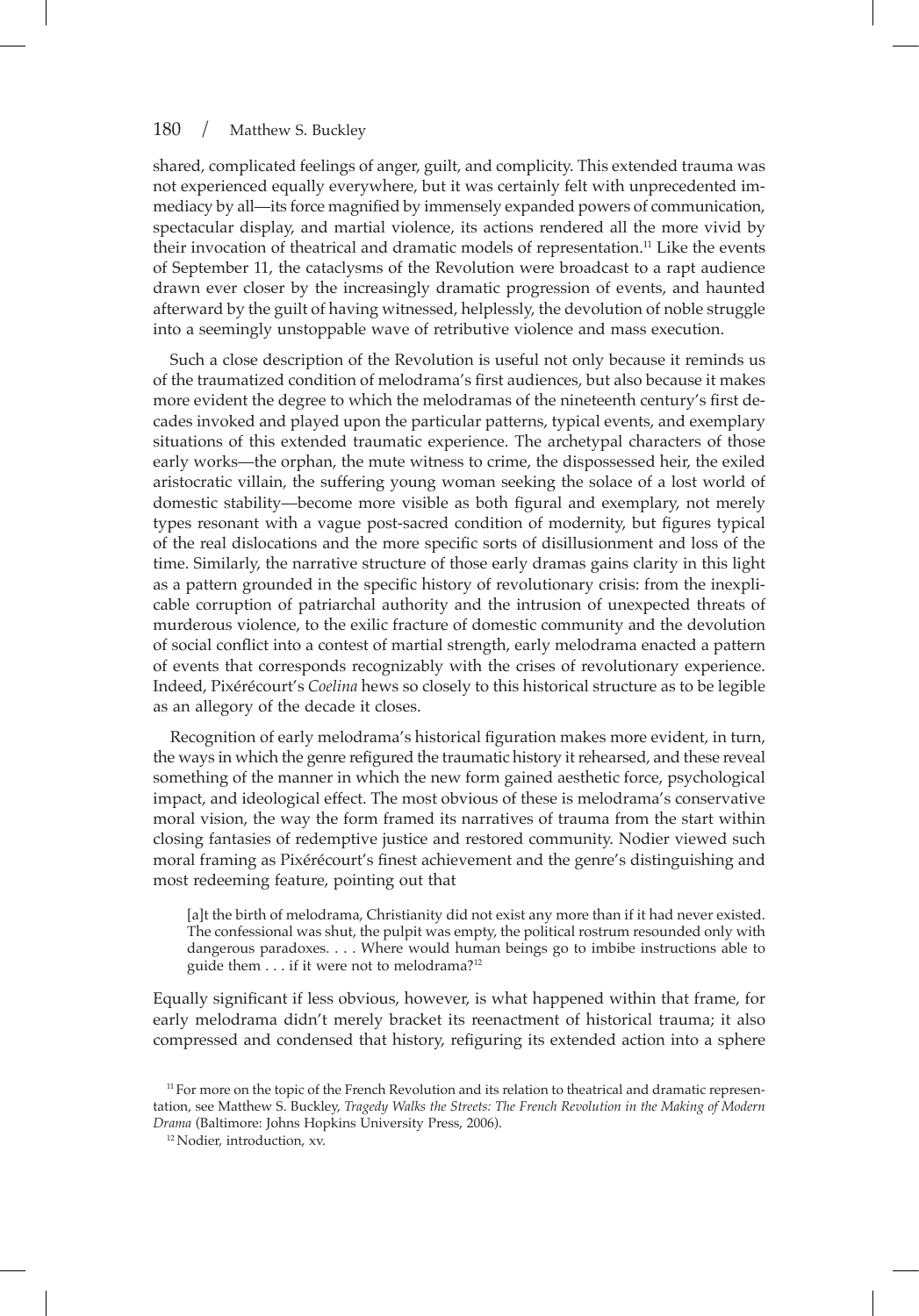and scale of much greater immediacy, accelerating and paring down the development of its successive forms of crisis, reinscribing social and political conflict into the more intensively theatrical dynamics of personal and domestic relations. The aim of these tactics was not moral didacticism, but emotional force and intensity of effect, and their development was driven not by didactic intent, but by dramatic necessity. As Nodier again points out, early melodrama's spectators "had just enacted in the streets and on the public squares the greatest drama of history. . . . These solemn spectators required emotions comparable to those they had been deprived of by the return to order."13 To meet those *sensational* requirements—to produce emotional effect through spectacular force—the new drama had to project not merely a reimagined experience, but a heightened, concentrated reality, and it did so by bringing into a single, rapid movement the extended comic and tragic actions of recent history, adopting the periphrastic language of extreme emotion and peeling away all but the most intense and wrenching elements of that prolonged trauma's successive series of conflicts, shocks, and surprises.

Nodier's evaluation draws attention to Pixérécourt's foundational contributions to these much more complicated formal innovations as well, but he presents them, tellingly, in apologetic, even cautionary tones, as methodological achievements secondary to the new genre's framing moralism and noteworthy, if at all, as evidence of Pixérécourt's technical skill.14 His discomfort is understandable, but it also marks one of the formative moves in melodrama's critical exile, for by 1843, well into the age of criminal melodrama, of Robert Macaire and Jack Sheppard, it was all too apparent that it had been precisely these sensational elements of melodramatic form—and not its lofty moralism—that had gained the most influence, received the most intensive development by early producers of melodramatic theatre, and proven the most enduring elements of a genre that was by then indefensible in Nodier's redemptive terms. Indeed, Thomas Holcroft's enormously popular and influential *The Tale of Mystery*, an 1802 adaptation of *Coelina* to the British stage in which the politics and moral absolutism of the French original were significantly muted even as its sensational qualities were heightened, may well be understood as a calculated, systematic effort to push such secondary qualities to the fore. Contemporary critical responses to the adaptation suggest that Holcroft's changes were effective; while they neglect entirely the question of the play's morality, they laud its extraordinary achievement of emotional effect and affective force—its forcible depiction of "passion and action," of "hurry and perturbation." What such emphases suggest is that critical tendencies to view early melodrama especially as a form distinguished largely by its redemptive social vision may obscure what seems to have been a primary basis of the genre's appeal and a shaping imperative of its formal development almost from the start: namely, its capability to produce affective and emotional sensations of great intensity, or, as one admiring critic of *The Tale of Mystery* put it, the new form's remarkable "influence over the human mind."<sup>15</sup>

Determining the nature of that influence, once we recognize the aims and imperatives of early melodrama's sensational emphases and their close historical relation to the traumatized sensibility of contemporary audiences, is not particularly difficult, but it depends crucially on some recognition of the specific manner in which the genre's sensational and emotional solicitations were organized into a coherent aesthetic tech-

 $13$  Ibid., xiv.

<sup>14</sup> Ibid., xv–xvi, xviii–xix.

<sup>15</sup> *Times* (London), 15 November 1802.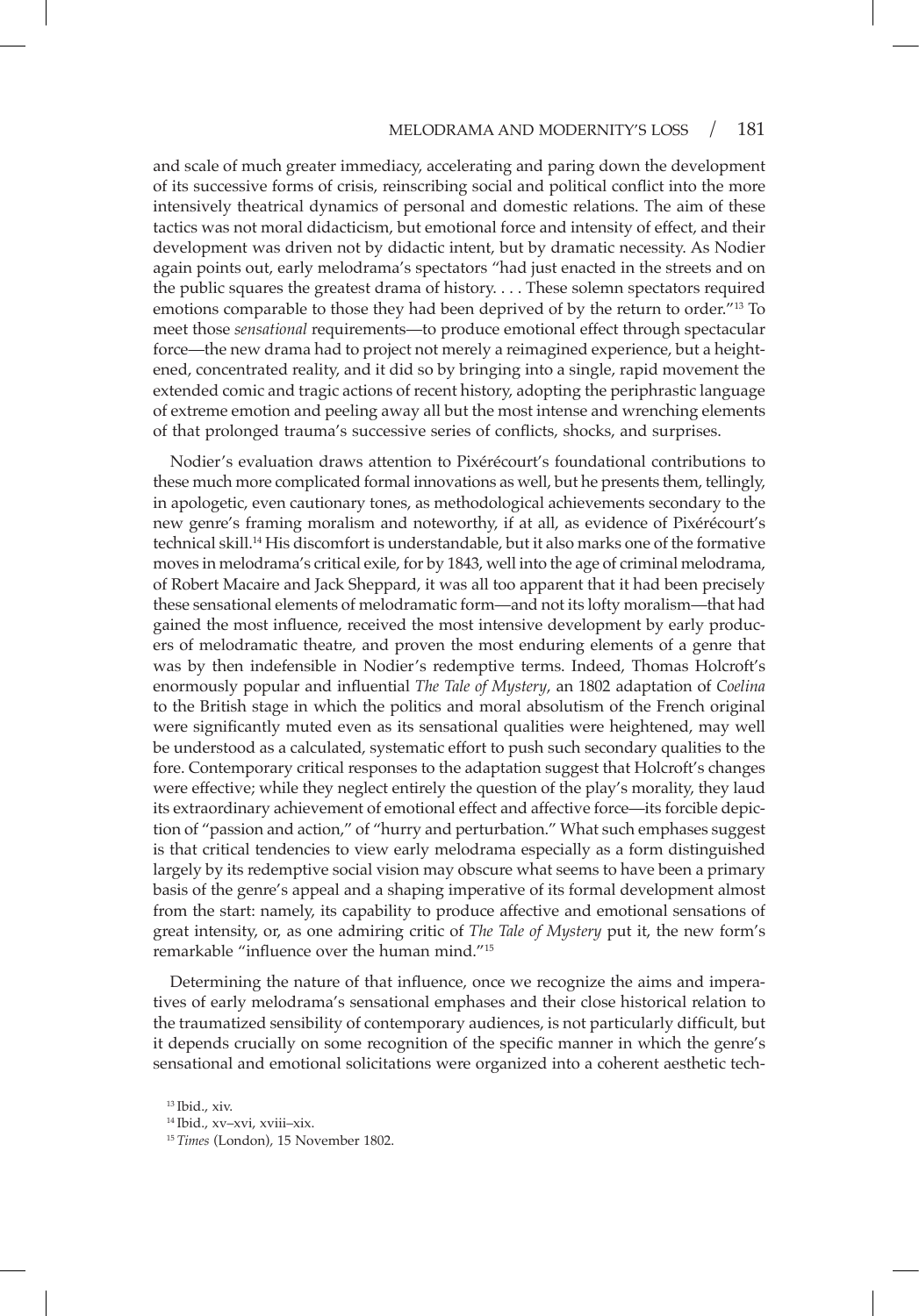nique. Perhaps the most noteworthy aspect of such early formal development, signaled by Pixérécourt's first plays though clearly evident in Holcroft and developed most forcefully on the more spectacular stages of London, is the rapid abstraction of the Revolution's historical figuration of action—a particular and contained trajectory of crises—into a systematic, serial aesthetic guided by a successive logic of intensification and acceleration of traumatic shock. Such abstraction yielded a dynamic pattern, infinitely extendable, capable of much greater compression and dilation, adaptable to more diverse narratives and contexts, and organized, even early on it seems, by what Carolyn Williams, in a discussion of Victorian melodrama, has described as an oscillating movement between absorptive, introverted moments of sympathetic identification and highly spectacular, extroverted scenes of shocking violence.<sup>16</sup>

The development of this aesthetic, which may be understood as an essential marker of melodrama's modern formal character, reached its probable moment of greatest intensity in the 1820s, when the genre pulled closer to domestic and popular life and rescaled its effects and construction to the rhythms and pace of the industrial urban world. However, its emergence is evident much earlier, even in the formation of melodrama's basic narrative and theatrical conventions, from its quickly predominating reliance upon breathtaking opening tableaux of idealized community and initial actions of intrusive violence, to its soon-typical adherence to an accelerating, rhythmic alternation between scenes of fracture and reconciliation, flight and refuge, horror and comedic relief, and exilic loss and restorative justice. Its formation is evident as well in the early evolution of melodramatic character, and of villainy especially, in which the presentation of socially typical but referentially charged character types, more allegorical than symbolic, yields to the creation of increasingly abstracted, polarized, intensified figures of sympathetic pathos and recoiling antipathy—figures that synthesize the most diverse range of affective prompts for such reactions. These transformative advances were driven and defined both incrementally and by innovative single works, and, though there exists no adequate formal history of early melodrama, it takes but a glance at theatre history to locate some of the most influential and innovative plays and productions. In these, one finds a rich though still largely unrecognized history of melodrama's gradual consolidation of action, its development of ever-increasing capabilities for compressive shock and intensive absorptive display, and its increasingly forceful and systematic exploitation of the unsettled emotional states that such techniques produced. One such work, William Barrymore's *The Blood Red Knight!* of 1810, offers an especially good example of what had been achieved in these areas in the first full decade of melodrama's rise.

#### **William Barrymore's** *The Blood Red Knight!*

The first great spectacular melodrama of Astley's equestrian theatre, Barrymore's onslaught of a play ran for an unprecedented 175 nights, bringing its producers, by one account, £18,000. It was in some ways predictably conventional, with a plot derived in equal parts from Schiller's *Die Rauber* and *Measure for Measure* and a frame adapted to melodrama's focus on fractured domesticity and romantic peril, telling the story of the evil Sir Rowland's sinister efforts to force himself upon the Lady Isabella, wife

<sup>&</sup>lt;sup>16</sup> Carolyn Williams, "Moving Pictures: George Eliot and Melodrama," in Lauren Berlant, ed. *Compassion: The Culture and Politics of an Emotion* (New York: Routledge, 2004), 110, 113.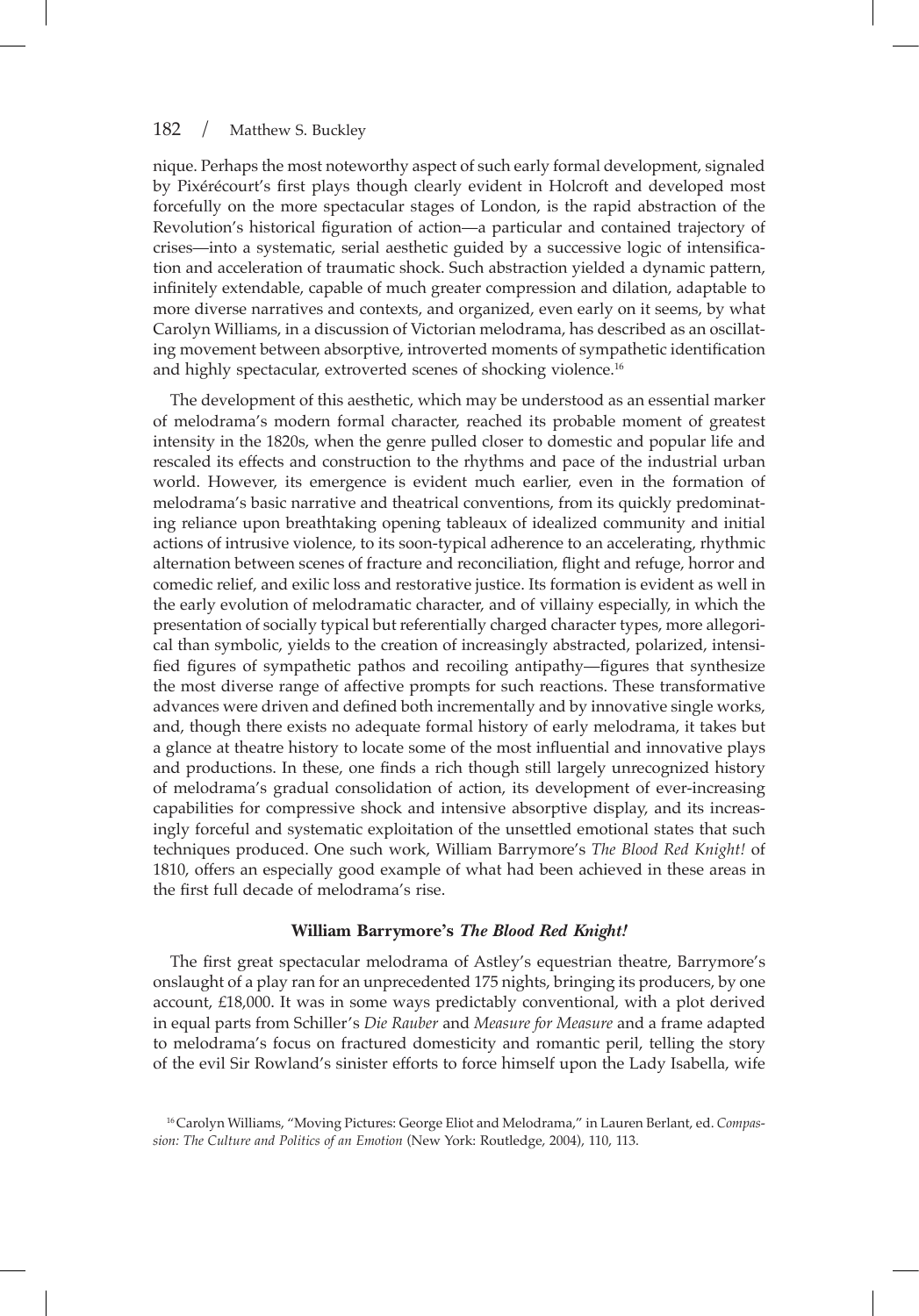of Rowland's virtuous elder brother, the rightful duke Alphonso, who had been long away on crusade (but now returned—and disguised!). Although energized throughout by the atmosphere of unease that pervaded its moment of production—at the height of Bonaparte's ascendancy, when fears and fantasies of French invasion and the violence of popular chaos were not merely active but intensified, $17$  and thus a moment when fears and fantasies of illegitimate seizure, forced marriage, and rape in the absence of husbands and fathers, of all honorable soldiers and men, were quite real—*The Blood Red Knight!* was more than a topically resonant success. It was also very clearly a formal and theatrical tour de force, a work that exploited the spectacular capabilities of Astley's stage and arena to produce—in a manner distinctly resonant with the period's development of spectacular war—a sensational drama of unprecedented force, speed, and intensity. Revived and remembered well into the following half-century, and long after recalled as the inaugural moment of Astley's most glorious days of popular ascendancy, the work remained for decades the very exemplar of early melodrama's realization of the form's enormous capacity to thrill and excite. Even in 1830, George Daniel would introduce his Cumberland edition of H. M. Milner's *Masaniello*, a landmark character melodrama that marked a firm departure from the form's first period of development, by recalling with evident nostalgia—if only to abjure—the "youthful days" when an eager public "pass'd at Astley's the long sultry night, / And gap'd with wonder at *The Blood-red Knight.*"18

The dramatic method that produced such reactions is not hard to discern, for Barrymore's work is in many ways an extreme, even stark work of drama, and its mechanisms of force are mobilized fully from the start. The curtain rises to reveal a woody glen and, within it, a tableau of pastoral longing suited to its age: a mother in mourning robes sits upon a rustic bench beneath a withered oak, sadly stringing garlands round the head of her son. Beside them a young maid, immersed in an ardent billet-doux. "Sweet pledge of love," laments the mother to the boy in the opening line, "accept a mother's kiss! Alas, it is all she has left to bestow." *In medias in extremis*, one might say, and an image of pitiable pull with obvious appeal to an audience threatened by invasion, its men gone away, but an image also shattered the very next instant by alarm—by, in fact, the intrusion of precisely the fear most imagined: "Hark!" the mother cries, "What mean these martial sounds? Away, dear Emma, and let me know the worst that fate decrees!"

Emma's return is almost instant, impelled by terror and haste: "Away, away, dear lady—safety is not here. Far on the hills a troop of horse appear. The Blood-Red Knight approaches our retreat!" The mother "is almost distracted at this intelligence,

<sup>17</sup> By the spring of 1810, Napoleon had established control over the greater part of the continent; the conflict in Spain (in which the British were deeply involved) was reaching a moment of great intensity, its outcome still undecided but its violence and atrocities well-known; and reports of preparations in French ports for an invasion of England were beginning to arrive. By the play's premiere, such reports had started to become a regular item, and in the first warm summer months of its run, the London newspapers were carrying frequent reports derived from French papers of Bonaparte's extended, ostensibly civic tours of all his Atlantic ports, as well as occasional rumors derived from French sources that his attentions were focused during those visits on military inspections of his fleets and supplies. For a sense of the public development of these events and their entanglement with the success of *The Blood Red Knight*! one need only browse the London *Times* between March and August of that year; the theatrical advertisements appear immediately above news from France.

<sup>18</sup> H. M. Milner, *Masaniello; or, the Dumb Girl of Portici* (London: J. Cumberland, c. 1830), 5.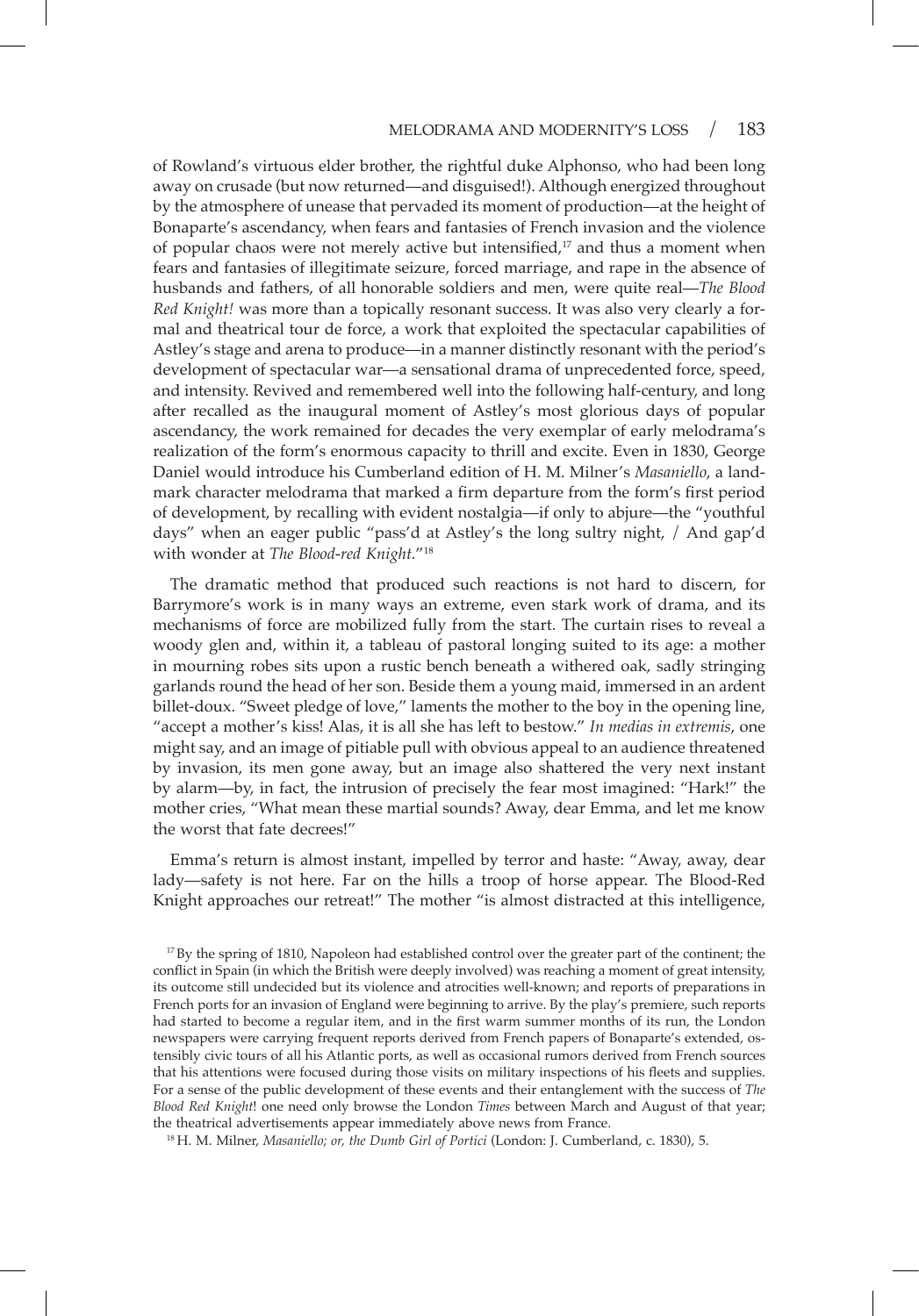and, snatching her child to her bosom, rushes off, followed by Emma," a retreat followed directly by the rapid appearance in the hills of masses of soldiers on horse and foot, by the sudden arrival on stage of a swelling crowd of frightened peasants, and by the entrance of the soldiers in serried array. As the music swells up, the peasants crowd downstage as the troops muster up behind, and the great villain himself, Sir Rowland, dressed all in blood red, "dashes across the mountains on horseback full speed," approaching suddenly to take center stage while the peasants lift their voices in a hymn of awed fealty to his fame and might.<sup>19</sup> In a moment he sets them to chase, with a "thousand marks" to those who find and bring back Lady Isabella and her son; although they sense the injustice, they quickly obey, singing in chorus while departing: "For so says the great Sir Rowland.  $/$  And who then dare say nay?"<sup>20</sup>

The scene is remarkable in itself for its extreme speed and force, moving in just a few moments from an absorptive elicitation of reflections, feelings, and anxieties, to a startling, then shocking realization in spectacular action of nightmares and half-thoughtout fears. To us it might seem a hackneyed progression; to its own audiences, however, it must have carried a deeply resonant force, drawing out and then wrenching very real thoughts of their present and of what might well come.

This radical consolidation of action, however, is only the start of a three-scene-long sequence that repeats and intensifies the rapidly swinging dynamic of the first: in scene 2, a "Thick Wood", we find Isabella clutching her son, once more in a captivating pastoral (if more primal) tableau, and now not in sadness and love but in frantic, distracted despair: "Oh my child!" she cries. "Whither shall we fly?" The child reassures her, his innocent mind still more clear, his voice a now more poignant register of pitiable fear: "[Into] the Cavern, dear mamma," where "my cruel uncle" will not think to look. And on the very heels of his words enters Emma, again in alarm, but from a threat much closer, and unseen: "Away, away, dear lady! We are pursued. Hark—I hear footsteps—away, away!" Renewed flight ensues, a letter—a vow of love by the nearest friend and rival of her avowed beau—is dropped, and this time the intruders are Oliver and Charles, Emma's lovers, potential heroes who in a moment find the letter, claim wrongs and rights, and then, in a disappointing, fear-inducing act of jealous hatred and ignoble diminution, leave their love to her peril to square off and fight. In a moment, the third scene opens in the cavern with another, still more primal natural tableau of Isabella and her son, seated at the center and so struck with terror that "they can hardly support themselves." On a sidepiece of rock an inscription memorializes their plight in advance: "In this wretched retreat the wife and child of Alphonso sought refuge from the persecution of the Blood Red Knight." The mother, now pressing her child to her bosom in utter and hopeless dismay, "bedews its face with tears" and "the infant looks piteously in her face," comforting her with the naiveté of grace: "Don't cry, dear Mamma! Heaven will not let my cruel uncle hurt us." "Sweet innocent," she replies, "there rests our only hope. Almighty power! Who knows our every wish, grant mine to see Alphonso once again!"<sup>21</sup>

<sup>19</sup> William Barrymore*, The Blood Red Knight! Or, The Fatal Bridge! A Melo Dramatic Romance in Two Acts* (London: Duncomb & Co., 1810), 5.

<sup>20</sup> Ibid., 6.

<sup>21</sup> Ibid., 6–7.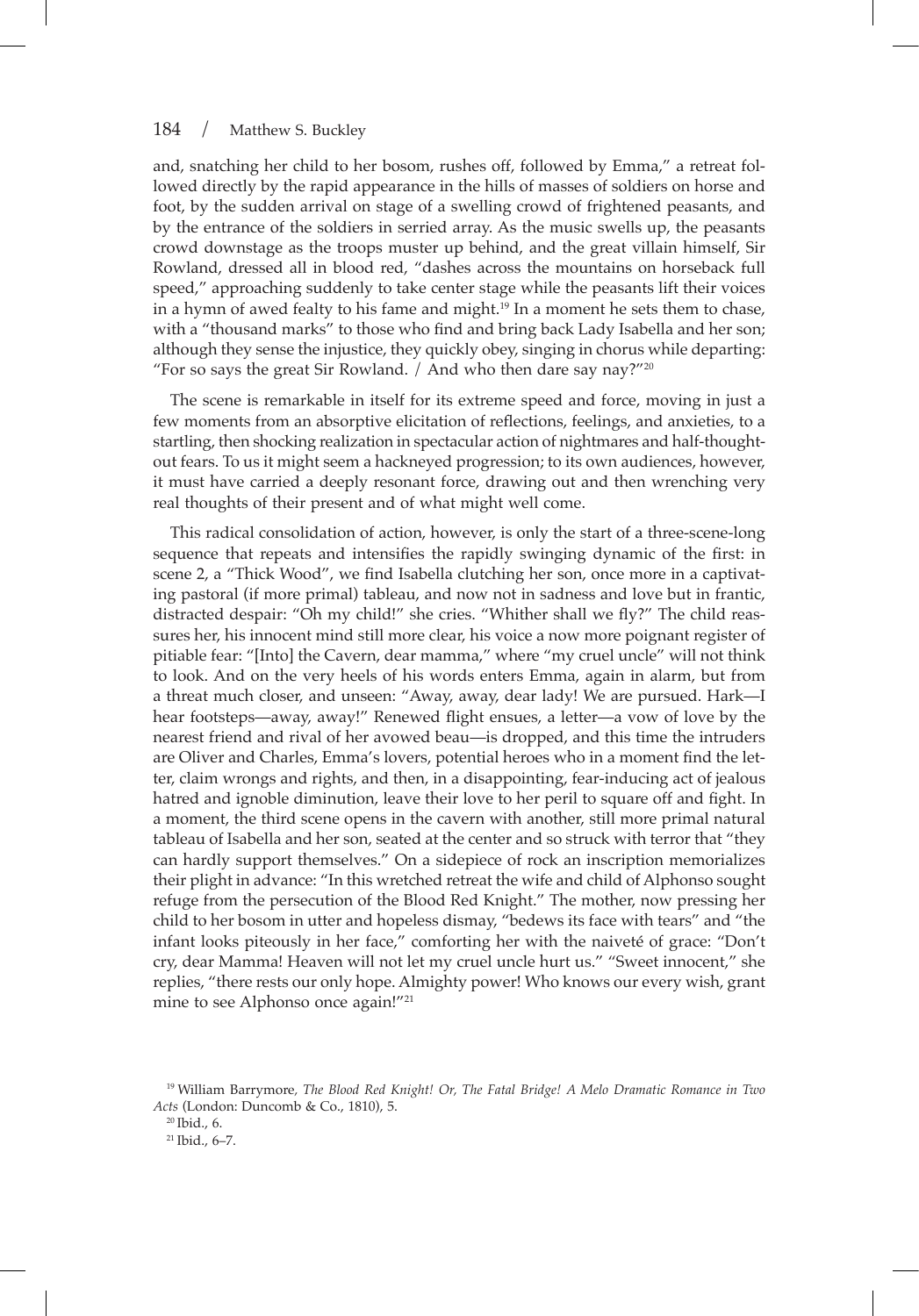Her prayer is broken directly, not now by Emma's alarm, but by the sounds of clashing swords, and Isabella, young Henry, and Emma together flee in horror to their last possible refuge, a small, unseen "inner cave." The sounds are of the swords of the rivals, who enter still fighting, until Charles, Emma's avowed love, is disarmed and retreats, flying into the cave, only to emerge seconds later with the discovered refugees. In a last, harshly sudden blow at hope, the two men think nothing of rescue, agreeing in a moment that, as Oliver puts it, "Interest is our god, and this our golden chance." The curtain falls as the two potential saviors drag off together, each for a mere 500 marks, their love, her beloved mistress, and her helpless young son—the heir to their absent but still-living lord.<sup>22</sup>

Three quick scenes in succession, each swinging violently—oscillating steadily between absorptive appeal and shock, fear, and flight, the whole combining to delineate an extended retreat in fear, a successive collapse of potential communities of sympathy and sources of aid, the devolution of a peaceful world into scenes of savage self-interest. Its seriality is pronounced, with its three opening, absorptive tableaux fitting together into what amounts to an extended meditation on the fear of invasion and its three ensuing actions combining to form an almost continuous spectacle, carried out with unprecedented power, force, and skill, of what such an event might be like. Such an opening would almost certainly have induced gaping wonder, not least because it seems to dramatize a world in which the violence, brutality, and self-interest of war run roughshod over melodrama's customarily intermittent reassurances of morality's force. By scene 4, Barrymore is ready to introduce some solace in the form of a little comic relief by Edgar, a motley-hued loyal knight and an opportunity for retrospective exposition.

The break, however, is brief, and the play then repeats similarly vicious cycles of wrenching pathos, moral failure, and spectacular violence over and over again to the end, setting the gradual, uncertain progress of Alphonso's return and resistance against Sir Rowland's increasingly bloody and successful use of force. By scene 7, we gape in wonder and disillusioned shock as Rowland kills the comic Edgar in a brutal violation of the genre's presumed limits, this just after we find Alphonso himself savagely driving a sword through his guard's chest in the darkness of a cell in a hasty, even sordid bid for survival.

Over and over again, the struggles of virtue devolve here into frantic and desperate acts of violence and horror, so that by the climax of the first act's dramatic action, we find Isabella overcome by the sight of Alphonso, disguised as a servant of Rowland, holding to the throat of their child a dagger dripping with what she thinks to be her husband's lifeblood. Even Alphonso's unveiling—the symbolic reassertion of recognized power that in this genre should bring some partial restoration of order—here brings none at all, inaugurating only the play's final internecine confrontation and the action's devolution into an immense, chaotic battle. Fire consumes the castle itself as the Blood Red Knight and Alphonso meet finally in a "furious combat" that, in a final bit of horror and surprise, leaves the hero disarmed and the villain "about to cleave him down with his sword." Only then does something like moral justice win out, but its victory comes in a bizarre, almost nightmarish form: "Isabella enters, [and]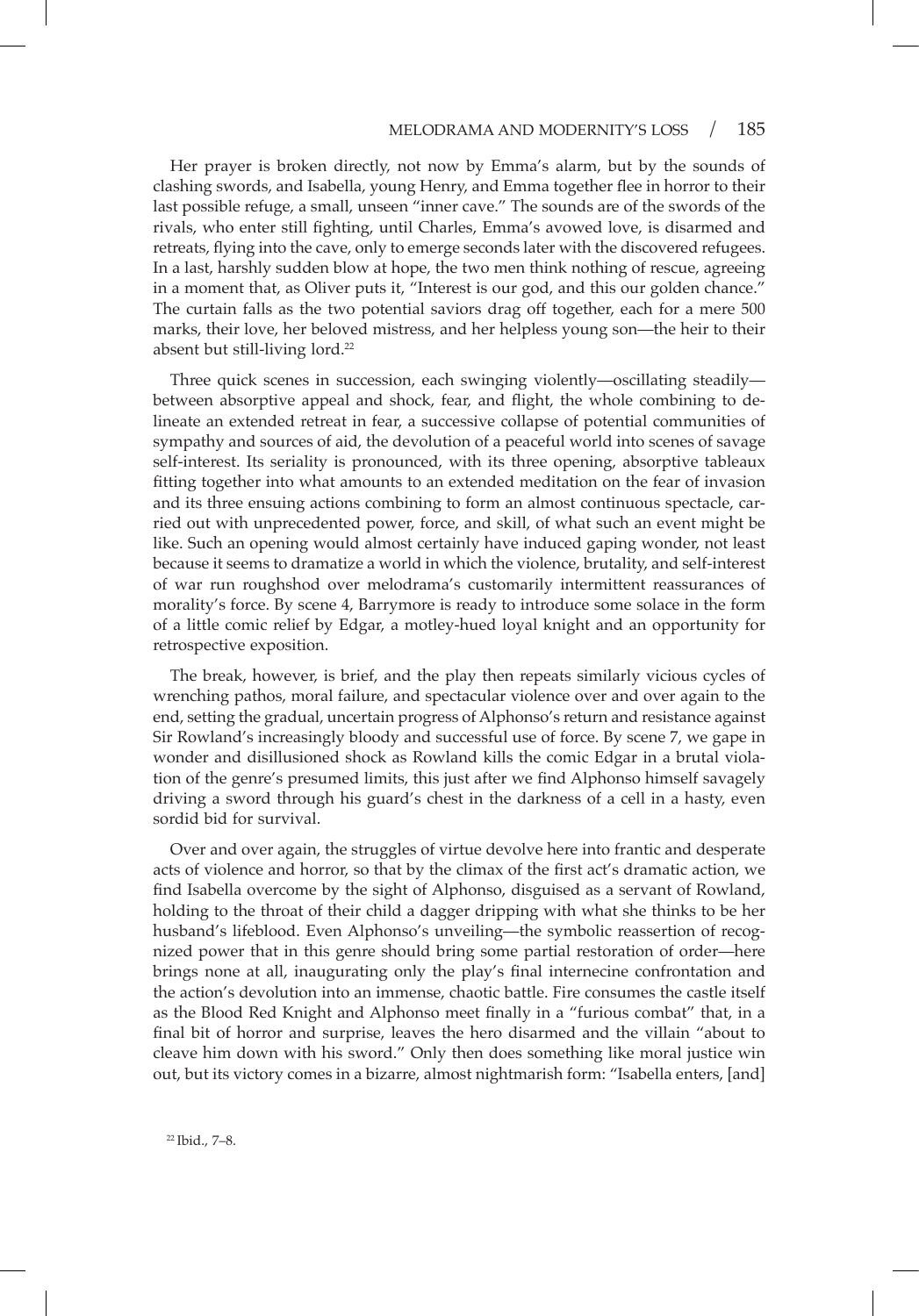seeing Alphonso's danger she shoots Sir Rowland."23 The final instrument of heaven's power and justice, the agent of virtue's restoration and innocence's defense in a world of chivalric struggle gone awry, is an outraged wife and mother wielding not words but a gun, without mercy or pause: the figure of matriarchal virtue and suffering that has served as the focal point of all the play's greatest and most sentimental pathos is transformed into a cold, unflinching figure of justice, the bearer of a much more impersonal instrument of murder who stands at the center of its final and most savage spectacle of war.

The gunshot that ends *The Blood Red Knight!* must have jolted its audience in some sense back to their present, for a gun among swords makes knights seem a dream, but it must also have gained in result much more force, for in its implication is a disturbing challenge: Who among you could do this? Who feels this way? Here, at least, in the most successful melodrama of its day, is not moral redemption and the restoration of sentimental domestic structure, but affective redemption and the legitimation of violence as right. Among the more significant elements of this structure, which would rapidly come to characterize the most thrilling new works of the genre, is thus its implicit reinforcement of an ideology of terror. In sharp contrast to the redemptive moral framework that informs Pixérécourt's work, the dramatic action of Barrymore's play presents a world in which moral virtue is safeguarded only by the unhesitating use of murderous force—in which, to take up the terms of the play's contextual moment, the safety of the home is guaranteed only by unremitting acts of war. This shift, which differentiates in stark terms the adaptation of melodrama from a conservative, primarily didactic genre of social restoration to a militant, primarily sensationalist genre of imperial power, would open the door for decades of jingoistic, xenophobic works, all enlisting similar fears of a binary world of love, honor, and order surrounded and threatened by irrational hatred, cruelty, and chaos.

## **Affective Conditioning**

Perhaps the most interesting aspect of this oscillating aesthetic structure, however, is not its implied ideology nor its polarized structure of action and struggle, but the psychological dynamic it enjoined, reinforced, and produced—a profoundly unstable process of affective immersion and distantiation that alternately invites sympathetic attachment and then stimulates defensive rejection and withdrawal. As Barrymore's work makes evident, emotional intensification is achieved within this structure not simply by the temporal compression of pathetic and traumatic effects—that is, the speed and force with which effects are presented—but by the degree to which the play is able to prompt rapid pendulum swings from one extreme to the other, from absorptive immersion to repudiating horror. In more directly psychological terms, what one finds is an aesthetic that systematically prompts a concentrated, intensified alternation between what Teresa Brennan has described as transmissions of positive and negative affect—the former entailing the passive, absorptive discernment of idealized figures of kindness or love, and the latter the defensive adoption of hostile or oppositional emotions and judgments, the foreclosure and repression of sympathetic feeling as negative affects such as hatred or fear are projected or "dumped" outward, most easily upon some clear other, through angry and often violent action—the repetition of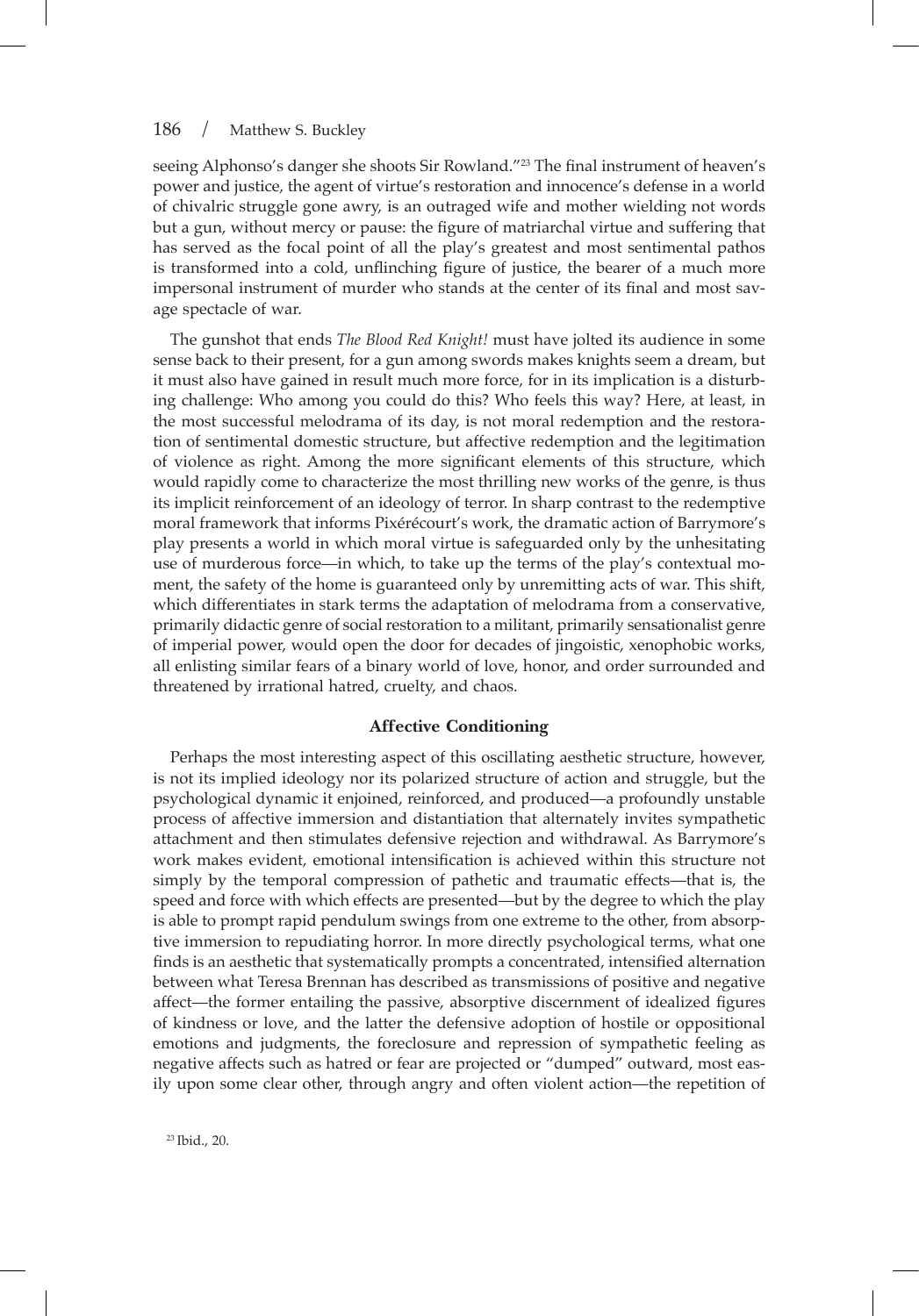the whole producing a powerful effect of entrainment, or the sympathetic alignment of the audience's sensational and emotional response.<sup>24</sup>

This affective dynamic is noteworthy, in part because it bears such a close relation to the distinctly traumatic structure of historical experience during the period, repeating and intensifying the swinging movements between sympathetic, imaginative absorption and antipathetic, recoiling horror that characterized the most violent experiences of the French Revolution and the opening decade of Napoleonic war, both on the grand scale and the most intimate. Melodrama's audiences may not have undergone such experiences themselves, but by 1810 a great many had, and most must have feared that they might. Such consonance does much to explain the almost bizarrely intense reactions of contemporary audiences to what seem today the absurdly fantastic narrative and improbably extreme swings of early melodrama. More interesting for my purposes, however, is the manner in which the reiteration of this pattern and its repeated consumption over time must have changed and affected, shaped and transformed its audience—how it conditioned and altered, and not only echoed, their feelings, behaviors, and minds. Alternately and repeatedly drawing its spectators into positions of imaginative sympathy and then shocking them into recoiling postures of projected retributory violence, catalyzing and re-catalyzing extreme emotion through the concentration and intensification of these affective stimuli, melodrama must almost certainly have reinforced and exacerbated, and even produced among those who did not yet possess them, the unstable, post-traumatic emotional structures upon which it played.25 In a sense, this sensational economy may be seen to have functioned as a sort of addictive psychological drug, soliciting, stimulating, and reinforcing adherence to the crudified, unstable emotional responsiveness produced by trauma, legitimating through its polarized moral fantasies the psychological disorder such experiences produced, and producing, over time, a reflexive desire, even a psychological need, for the simplified, heightened emotional experience that it offered.<sup>26</sup> One needn't look far for contemporary evidence to support such a view; as scholars have often noted, the rapid spread of melodrama and its remarkable suffusion of culture were consistently described by contemporaries in terms that invoke directly this sort of addictive dependence and adverse effect, from the earliest outcries against the "madness" and irrational "mania" for melodramatic theatre to the flood of nineteenth- and twentieth-century condemnations of its popularity as a degenerative mental disease.<sup>27</sup>

Such a reading turns many conventional assumptions about melodrama on their head. Perhaps most evidently, it suggests that the notions—still commonplace today of melodrama as an emotionally superficial, patently unrealistic drama, populated by

24Teresa Brennan, *The Transmission of Affect* (Ithaca, NY: Cornell University Press, 2003), esp. chapters 1, 3, 5.

 $25$  Ibid., 139. In Brennan's terms, this sort of conditioning would logically produce a hardening or thickening of the affects that would impede discernment, feeling, and living attention.<br><sup>26</sup> Brennan makes a similar argument when she links this sort of affective process to her proposal

that "humans slow down natural, energetic time by inertia, or the construction of an artificial time of fantasies and fixed commodities" (ibid., 141). From this vantage, melodrama may be viewed as one mode of inertia. For a full discussion of this proposal, see Teresa Brennan, *Exhausting Modernity: Grounds for a New Economy* (London: Routledge, 2000), esp. chapter 4.

 $27$  Even a glance at contemporary accounts makes plain the ubiquity of such perceptions. For helpful samplings of early reactions of this sort, see Moody, *Illegitimate Theatre*, esp. chapter 2; of later reactions, see Bratton, *New Readings*, 12–14, and Singer, *Melodrama and Modernity*, 2–3.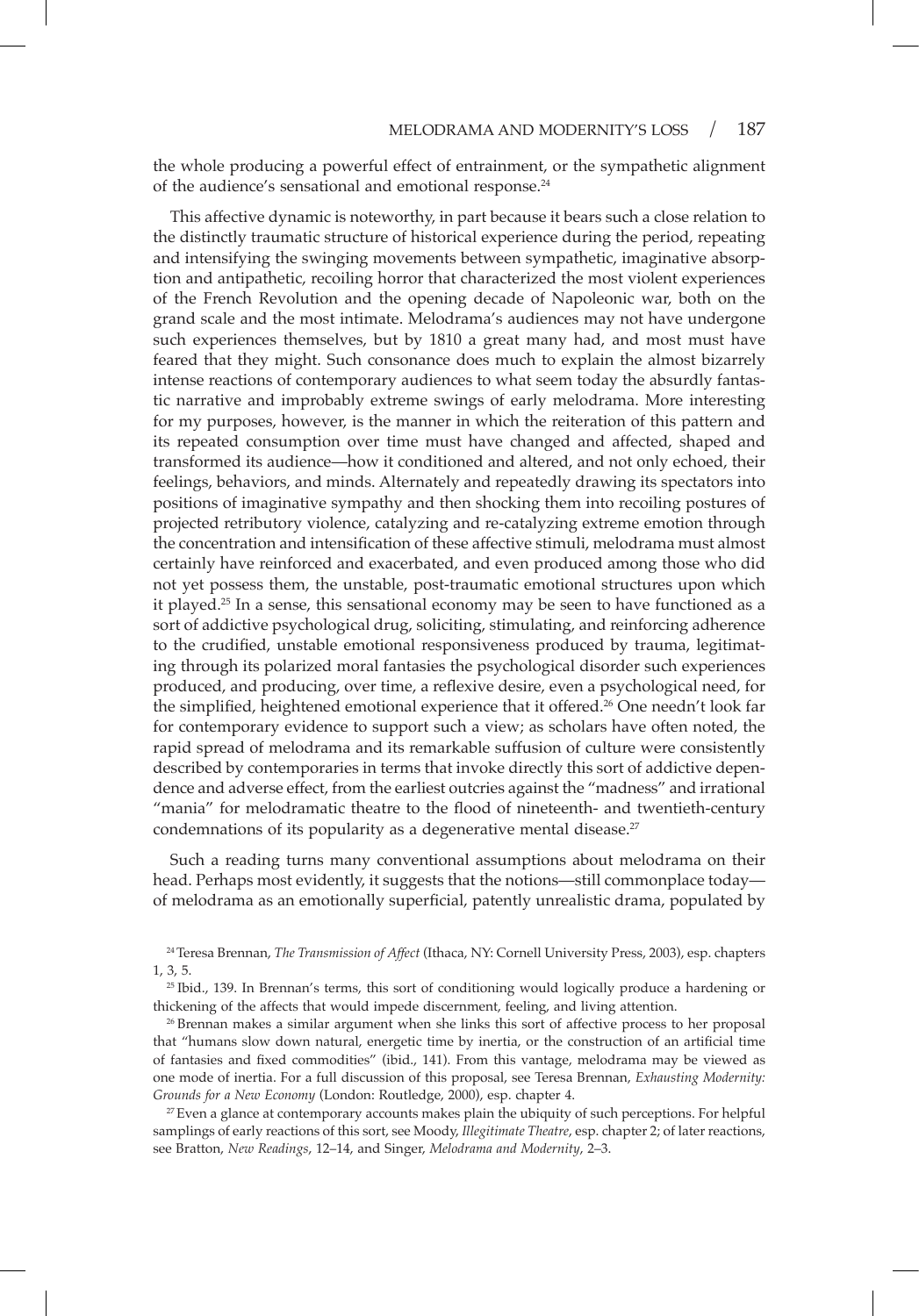characters lacking in psychological interest, characterized by hackneyed, laughable convention, and credible only to the naive and illiterate constitute a serious misconstruction. To the contrary, the form appears in this light closer to sensational expressionism, an emotionally harrowing, psychologically incisive drama, populated by characters whose flatness marks them out as figures of emotional projection, structured by conventions that correspond to, and help to create and reinforce, deep-seated patterns of affective response, and credible most to those whose experiences of violence and dislocation were most intensive and sustained. Eric Bentley and Michael Booth were right to describe the form as a "naturalism of the dream life," but their characterizations miss the mark in suggesting that melodrama's dream world is a "better world" offering solace or "compensatory faith" and fostering visions of restored moral community to those victimized by a hostile modern reality.28 To the contrary, as many critics noted by the 1830s, it is melodrama's moral frame that appears to have been the form's most superficial element, its claims easily outweighed and overwhelmed by the genre's tendency to produce and appeal to a nightmarish vision of a world characterized by helpless passivity and catastrophic loss, ruled by violence and manipulated most effectively by those who discard naive reliance on community in the relentless pursuit of selfish gain.29 If its moral structure appears to offer a consoling vision, its affective structure fosters instead quite the opposite perspective, encouraging and reinforcing infantile processes of defensive withdrawal and violent projection, attenuating the ability to form affective relations of intimacy in less charged situations, strengthening and legitimating feelings of alienation and victimization, and substituting the passive consumption of sensational fantasy for the more complex and demanding performance of collective identification and communal action and identity.<sup>30</sup>

## **Melodrama's Hold on Mass Consciousness**

Such a reading overturns as well conventional notions of the genre's formal and social history, in which the successive development of gothic, romantic, domestic, social, psychological, sensational, and cinematic melodrama is viewed as a gradual move toward realism as the genre's fantastical character weakened its hold on the popular mind. If we take seriously the notion that melodrama functioned as an addictive form of affective conditioning, its production and consumption gradually shaping the sensibilities and sentiments of its audiences, this generic trajectory can be viewed instead—in a manner much more in keeping with the genre's almost epidemiological expansion and suffusion of modern culture—as a gradual intensification and con-

<sup>28</sup> Bentley, *Life of the Drama*, 205; Booth, *English Melodrama*, 13–14.

<sup>29</sup> See Singer, *Melodrama and Modernity*, 133–39, for a similar recognition. As Singer puts it: "The ameliorative aspect of melodrama often seems grossly overshadowed by its anxious or paranoid dimension. Moral legibility is evident throughout, but punishment and reward only appear at the very end of the play" (137).

<sup>&</sup>lt;sup>30</sup> It is worth noting, as Bruce McConachie has suggested, that one needn't think of melodrama's moral frame as an element at odds with, or overwhelmed by, the genre's affective economy, though he notes that apocalyptic melodramas popular with workers in the 1840s mostly abandoned any moral frame to revel in revenge; rather, it may be more accurate to approach that frame, a structure best described to date by McConachie's own discussions of melodrama's "popular neoplatonism" (see his *Melodramatic Formations*, esp. 42–46), as a balancing, dialectical element of this subgenre's construction. Such a possibility reveals well the degree to which the view I offer here may well constitute yet another serious distortion of the genre.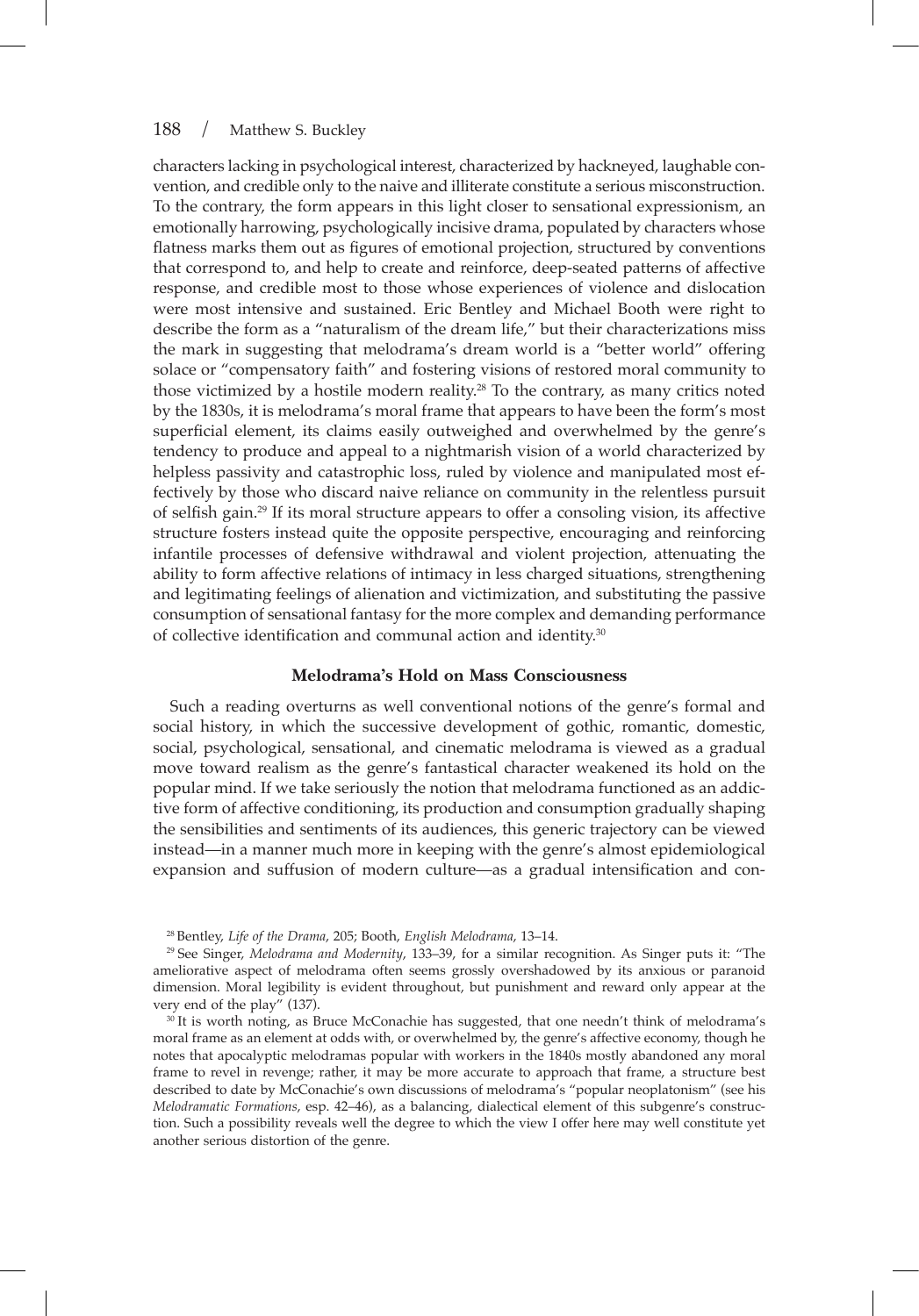solidation of melodrama's hold, of its increasingly deep and pervasive penetration of mass consciousness. Rather than marking a shift toward greater realism, the rise of domestic melodrama may be viewed as a penetration of the form into the closer realm of everyday life and interpersonal relations, that of psychological melodrama as the internalization of its structures in the conception and negotiation of personal and private identity, and that of sensational and cinematic melodrama as a reflection of the form's domination, by the turn of the twentieth century, of perceptual modes of apprehension.

Rather than suggesting a gradual disentanglement from melodrama, such a view implies a giving over of ever greater portions of the modern imagination to its influence, as the effect of its affective conditioning becomes increasingly ingrained and the need for its sensational effects becomes more continual, more localized, more closely linked to the moment-to-moment negotiation of lived experience. Rather than suggesting a weakening of the genre over time, this view indicates an incorporation of melodrama into consciousness, and with it a gradual melodramatization of psychological and social reality as its affective structure becomes a normative form of feeling and thought. With such a view in mind, it is difficult to avoid the conclusion that the long history of critical neglect of the melodrama, and in a related sense the formation of a romantic conception of literary culture that banished melodrama from legitimate critical regard, is due less to an inability to perceive the form's impact than to a fearful unwillingness, rather like the unwillingness of an addict to recognize a growing dependency, to acknowledge the extent of the problem. Ironically enough, evidence for such an outcome is perhaps most directly apparent in the first stirrings of melodrama's modern critical reevaluation: those efforts by Robert Heilman and Eric Bentley to present melodrama not merely as a central mode of modern consciousness, but as a quintessential dramatic mode, a timeless "version of experience," and hence implying its organic, natural presence in culture and thought.<sup>31</sup>

While one may object to the characterization I have offered here as melodramatically extreme, it seems less so if we realize some of the secondary and long-term implications of the genre's influence on popular consciousness, many of which have been noted already by recent scholars. In addition to its direct effect on affective structures, over time melodrama contributed intimately to what we now see as the distorted social and historical vision of modern culture, including its radical polarization of gender and race, its repressive culture of domesticity and its infantilizing conception of parent– child relations, its tendency to embrace catastrophic models of historical change and morally polarized conceptions of nation and community, and its insistent desire to translate the messy realities of historical action and event into the conventional forms of commodified spectacle. Similarly, melodrama may be seen to have fostered, to a degree that seems largely unappreciated, the modern tendency to envision temporal existence as a process dominated by absolute models of rupture and reunion and of history as a cycle of victimization and retributive violence. It is in no small part to melodrama, for example, that we owe the formation of popular modern myths of redemptive revolution and of moral war, both grounded on melodrama's crudification of moral authority and its inculcation of belief in the sublimity of spectacular violence and the nobility of passive suffering.

<sup>31</sup> Heilman, *Tragedy and Melodrama*; Bentley, *Life of the Drama*.